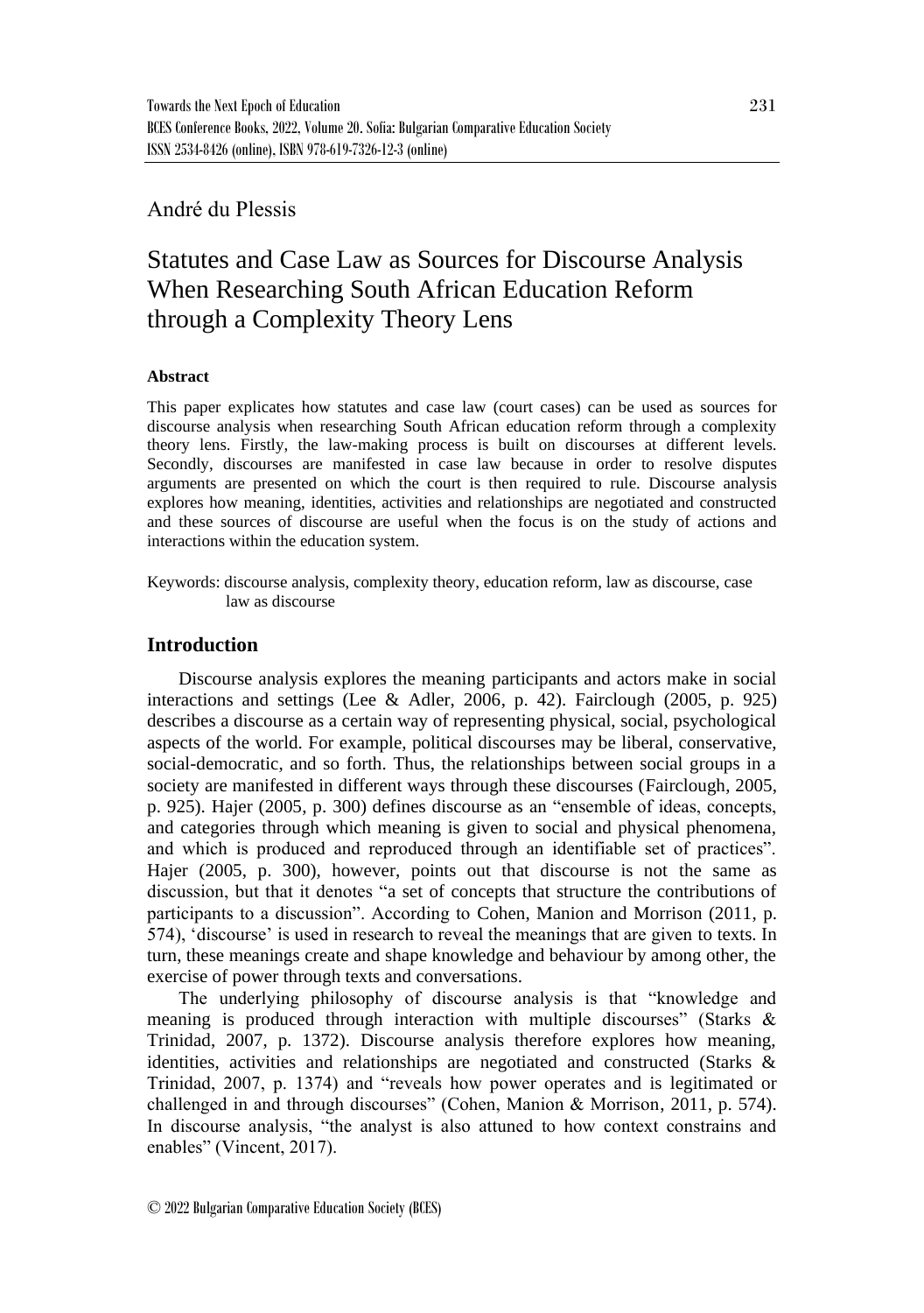#### **Statutes (acts) as discourse**

The law presupposes a society and a need for some structure of authority or government that will make rules for the whole society (Kleyn & Viljoen, 2010, p. 1) in order to regulate the behaviour of its subjects, hence the rulers who lay down the legal rules. Justification for these rules and authority can be found in the idea of a social contract into which people have entered (Kleyn & Viljoen, 2010, p. 1). This social contract is an agreement between the ruler(s) and the people. According to Kleyn and Viljoen (2010, p. 1), "each person gives up his or her unlimited freedom in order to make peaceful co-existence possible". Thus, it is self-imposed and binding (Rosenfield, 1995, p. 1170) because people submit themselves to the authority of the state. It being an agreement, the notion of a social contract is binding to both the people and the state. The laws (rules) are interpreted and applied by institutions or organs of state and if necessary, enforced by employers of the state, for example the police. This means that some form of sanction will follow upon non-compliance with a law (Kleyn & Viljoen, 2010, p. 2). However, as indicated by Kleyn and Viljoen (2010, p. 3), "law should be more than just a series of decrees and rules enforced by a brutal display of state power". Any legal system is grounded in a value system which is important to society and acts as a unifying force.

Notwithstanding the above, it is argued by Rosenfield (1995, p. 1170) that "even if all legal actors could influence democratic law making, the resultant laws are unlikely to be in equal interests of all those affected". Despite being democratically enacted, laws may be oppressive and their enforcement may disadvantage disfavoured legislative minorities. Drawing on Habermas, Rosenfield (1995, p. 1173) explains that "the appeal of a particular paradigm of law … depends on its ability to reconcile legal and factual equality while bridging the gap that splits system and lifeworld in a way that secures and constrains systems and that concurrently supplements the output of the lifeworld".

A current example of law as discourse can be found in the process of promulgating the draft Basic Education Laws Amendment Bill (2017) as law. Mqeke (2008, p. 201) explains that a bill reaches Parliament through two distinct routes, through recommendation of the South African Law Commission or through the Ministerial route – the so-called task team approach. The Law Commission works through project committees who are persons deemed experts in the relevant sphere of law under consideration and are often university professors and other academics recognised as experts in the field (Mqeke, 2008, p. 201). However, the majority of statutes originate through the Ministerial route (Mqeke, 2008, p. 201) as is the case with the draft Basic Education Laws Amendment Bill (RSA, 2017).

The law-making process, from initiation to the eventual acceptance of a law, is built on discourses at different levels and a number of elements can be identified. Firstly, legislation (statutes or acts) initiated by the government. By introducing a bill, the government not only signals its intention to create a new statute or to amend existing legislation, but also signals stance on particular issues – its ideological ambitions (Doherty, 2007, p. 195). In other words, the government interprets the context as it sees it and proposes a response – the context aspect of complexity theory. Secondly, the law-making process allows for public comment and the Constitution of the Republic of South Africa envisages that there should be on-going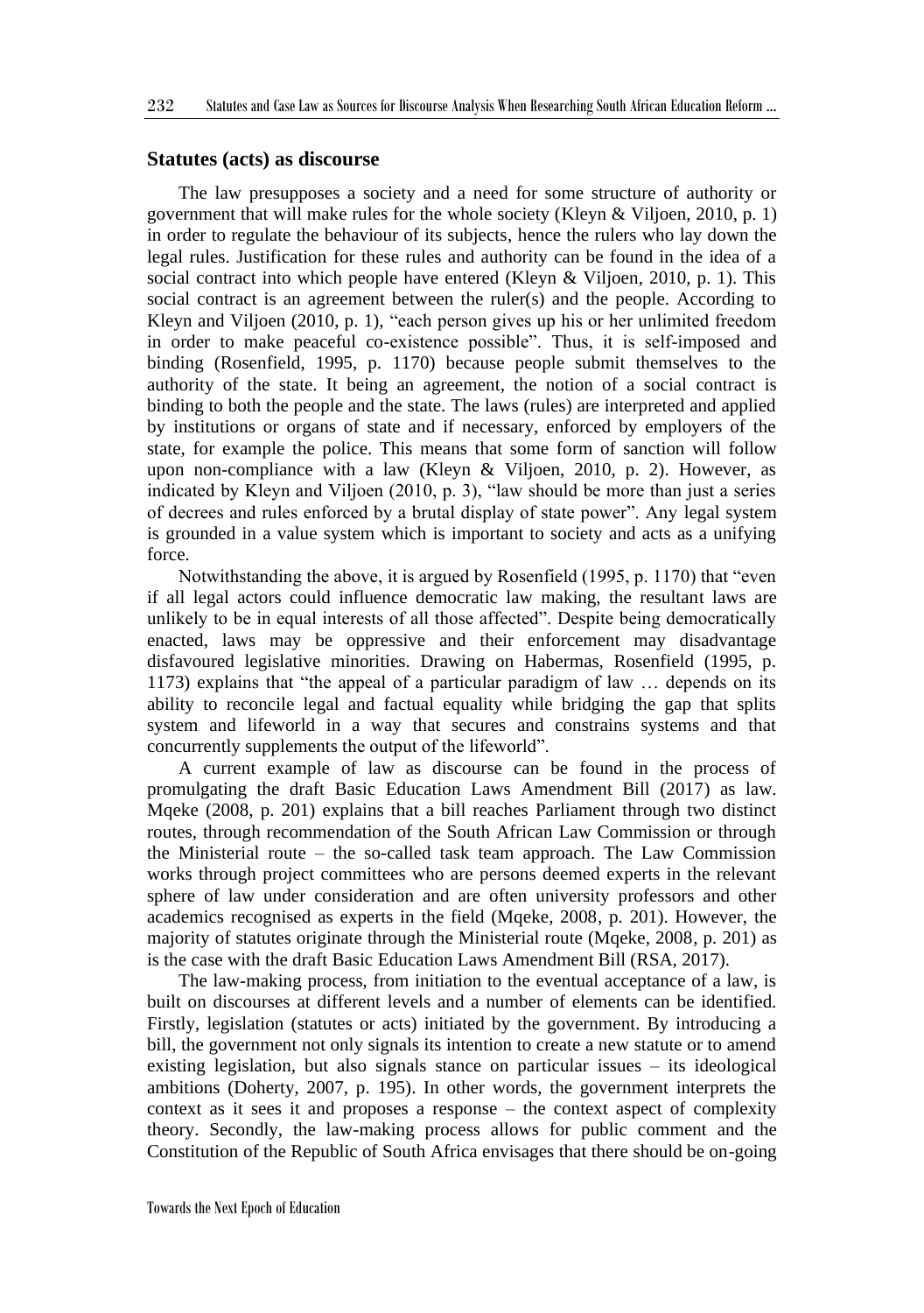interaction between citizens and their elected representatives in Parliament who are the legislators (February, 2006, p. 135). In the South African education landscape, this not only allows role players and stakeholders such as teacher unions, governing body associations and other non-governmental organisations to give input, but also individual schools and individual members of the public. In addition, not only have the internal procedural workings of parliament built into it a number of occasions in which public input can be made (February, 2006, p. 135), Parliament also has a constitutional duty to facilitate public involvement in the legislative process. These two elements relate to the interaction, feedback and connectivity elements of complexity theory.

Thirdly, once a bill has become a law, it becomes part of the social contract between the rulers and the people, altering the legal environment. This relates to the emergence aspect and the context aspect of complexity theory. A new law has emerged, and because the new law has altered the legal landscape, the context has changed. This new context influences the framework in which policy makers and policy implementers must operate. It not only represents the ideological ambitions of the government (the rulers), but speaks to the institutional context, components and the identity of the institutional context (Doherty, 2007, p. 195). In addition, one has to keep in mind that the legislative branch of government makes the law (statues) and that this law only provides broad directives. It is the executive branch which needs to add flesh to the law by providing details in the form of regulations (Russo, 2006, p. 9), thereby adding to the discourse.

Fourthly, the connectedness-aspect of complexity theory comes to the fore in the inter-connectedness of statutes themselves. This interconnectedness with other statutes also forms part of the context(s) of the law and contributes to the nonlinearity, one of the aspects of complexity theory.

#### **Case law as discourse**

Discourses are manifested in case law because, especially in civil proceedings, when an aggrieved party resorts to litigation in order to resolve a dispute with another party, arguments are presented and the court is then required to make a ruling by considering the facts, the law and previous court judgments. Often these rulings require specific actions. Thus, from a complexity theory perspective, we have the interaction aspect, in that by resorting to litigation, disputing parties interact with each other and the law. This interaction implies that they are inter-connected in some form or manner. The feedback and emergence aspects of complexity theory are found in the judgment by the court, the subsequent prescribed actions and judicial precedents. The aspect of context is present in that a court judgment is based on a specific dispute which has taken place within a specific setting which disputing parties interpret differently. Although the courts are primarily concerned with the interpretation and application of law – the feedback aspect of complexity theory – courts also create law (Joubert & Prinsloo, 2008, p. 1) – the emergence aspect of complexity theory. Therefore, a basic understanding of the role and function of private law, civil law procedure and the doctrine of judicial precedents is necessary in order to clarify case law as discourse.

One firstly has to distinguish between positive law and law in the subjective sense. This distinction is explained by Kleyn and Viljoen (2010, p. 108) as follows: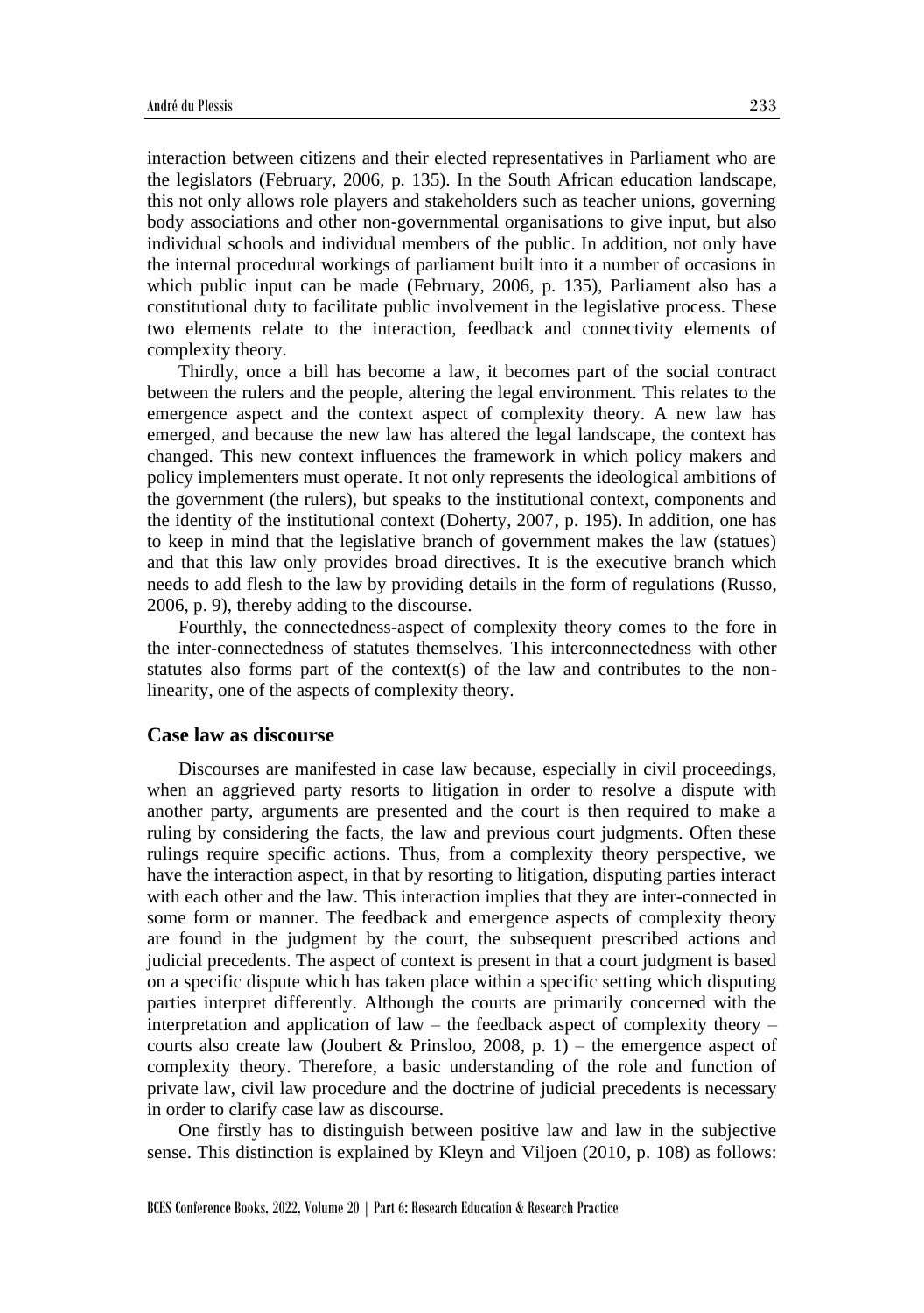positive law – law in the objective sense – is the whole body of legal rules that applies as a system in South Africa and regulates the relationships on a horizontal level between persons by means of the rules of private law. Because all persons have their own particular interests, the potential for conflict and disputes is good and it is the purpose and task of private law to harmonise the relationship between persons in such a way that society will be orderly and peaceful (Kleyn & Viljoen, 210, p. 107). The law in the subjective sense refers to the way in which private law regulates the relationship between persons (the interaction- and interconnected-aspects of complexity theory) by means of the concept of subjective rights (Kleyn & Viljoen, 2010, p. 108).

Thus, private law concerns the relationship between persons and persons are therefore the subjects of private law who are allowed through private law to have subjective rights and duties with respect to each other and with respect to certain objects (Kleyn & Viljoen, 2010, p. 108). Robinson et al. (2008, p. 6) define a legal subject as a carrier of legal competencies, subjective rights and in the South African law, all persons are legal subjects. The term 'person' does not only imply a human being and the term 'legal subject' must be defined widely enough to include both human beings and juristic persons (Kleyn & Viljoen, 2010, p. 108). There are thus two kinds of legal subjects, namely human beings, referred to as natural persons, and juristic persons who are groups of persons or associations of people such as a company, a university, a church or a school (Joubert & Prinsloo, 2008, p. 7; Robinson et al., 2008, p. 7). Positive law recognises that associations as such, or in itself, are legal subjects which means that a juristic person is an artificial or abstract person (Kleyn & Viljoen, 2010, pp. 108-109). A juristic person participates through its organs (agents) (Kleyn & Viljoen, 2010, p. 109). For example, a school governing body would participate in legal proceedings on behalf of the school (Joubert & Prinsloo, 2008, p. 7).

The law of civil procedure allows for two forms of civil procedures when approaching a court action proceedings and application proceedings (Kleyn & Viljoen, 2010, pp. 117-118). Although different in procedure, both these proceedings allow for the plaintiff/applicant and defendant/respondent to present arguments, albeit in different forms. It is these interactions that are significant to discourse analysis as the ruling of the court also may become a judicial precedent (case law).

Joubert and Prinsloo (2008, p. 21) provide the following examples of how courts create law and why case law is important:

- The courts determine how governing bodies must perform their functions and what the limitations of their powers are.
- Courts have the power to review the administrative actions of the Department of Basic Education.
- Courts interpret statutory and common law principles that are often vague, broad and general.

Case law or judicial precedent is previous rulings handed down by various courts in specific cases (Joubert & Prinsloo, 2008, p. 21). This means that lower courts are bound by the decisions of higher courts and that a court is also bound by its previous decisions, unless they are wrong (Kleyn & Viljoen, 2010, p. 59). However, the higher courts are not bound to the decisions of lower courts. There is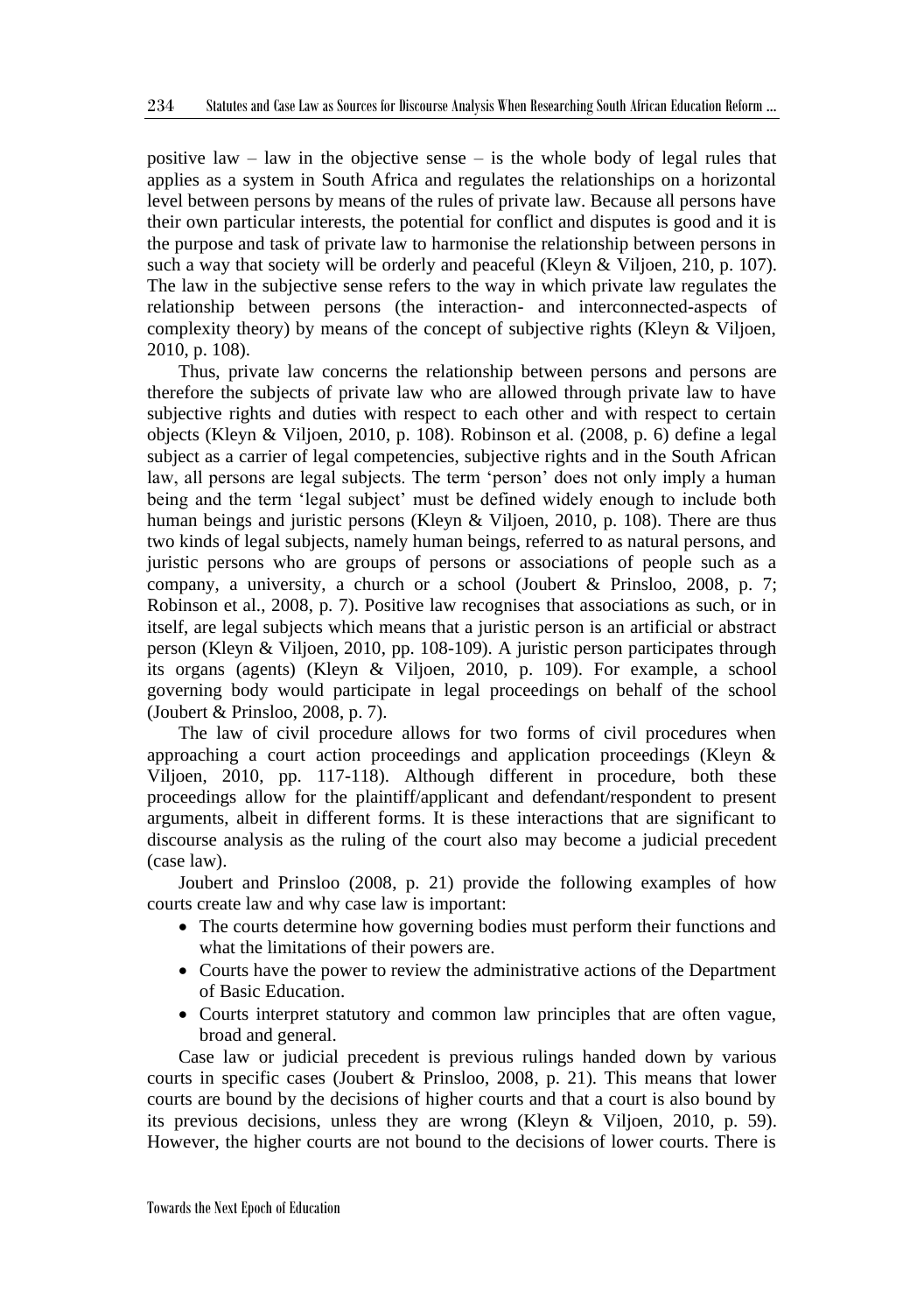therefore a hierarchy of courts which dictates the manner in which the doctrine of judicial precedent is applied (Kleyn & Viljoen, 2010, p. 60).

From a discourse analysis perspective, arguments presented by the actors (applicants and respondents) and the interpretation of these arguments by the courts, provide valuable insight into the meaning the actors make in these interactions and settings. From a paradigm of complexity theory perspective, a number of aspects can be identified. There is, for example, interaction between the candidates for the principal position, the school governing body, the provincial Head of Department, the law and policy relating to the appointment of principals to public schools and the applicable courts. This interaction illustrates the interconnectedness of these actors in the system. The court judgments not only correspond to the feedback aspect of complexity theory, but also speak to the emergence aspect of complexity theory in that the law has been expanded through judicial precedent, directing future actions such as policy design and implementation. Judicial precedent also contains a contextual aspect in that it is only applicable to similar situations. There is thus interconnectivity between actors, the law and past and future actions.

## **Conclusion**

As the underlying philosophy of discourse analysis is that "knowledge and meaning is produced through interaction with multiple discourses" (Starks & Trinidad, 2007, p. 1372), statutes (laws) and case law and policies become important sources of discourse when researching education reform. In addition, these two sources of discourse are particularly compatible when education systems are studied from a complexity theory perspective.

The main attraction for using statutes (laws) and case law in discourse analysis lies in its emic nature as it allows for the subjective meanings placed on situations to be captured (Cohen, Manion & Morrison, 2011, p. 222). Hence, it permits for a 'culture' to be studied or described in terms of their internal elements and their functioning. It allows researchers to engage in an analysis and critique of the different discourses as both 'instruments of power' and 'effects of power' (Cohen, Manion & Morrison, 2011, p. 589). In other words, how does power operate and what are its effects. These sources of discourse are thus useful when the focus is on the study of actions and interactions within the education system.

## **References**

- Cohen, L., Manion, L. & Morrison, K. (2011): *Research Methods in Education*. New York: Routledge.
- Doherty, R. (2007): Critically framing education policy: Foucault, discourse and governmentality. In: *Counterpoints*, Vol. 292, *Why Foucault?* New Directions in Educational Research (pp. 193-204). JSTOR.
- Fairclough, N. (2005): Discourse analysis in organization studies: The case for critical realism. *Organisation Studies*, 26(6), 915-939.
- February, J. (2006): More than a law-making production line? Parliament and its oversight role. In: S. Buhlungu, J. Daniel, R. Southhall & J. Luthman (Eds.) *State of the Nation, South Africa, 2005-2006* (pp. 123-142). Pretoria: HSRC Press.